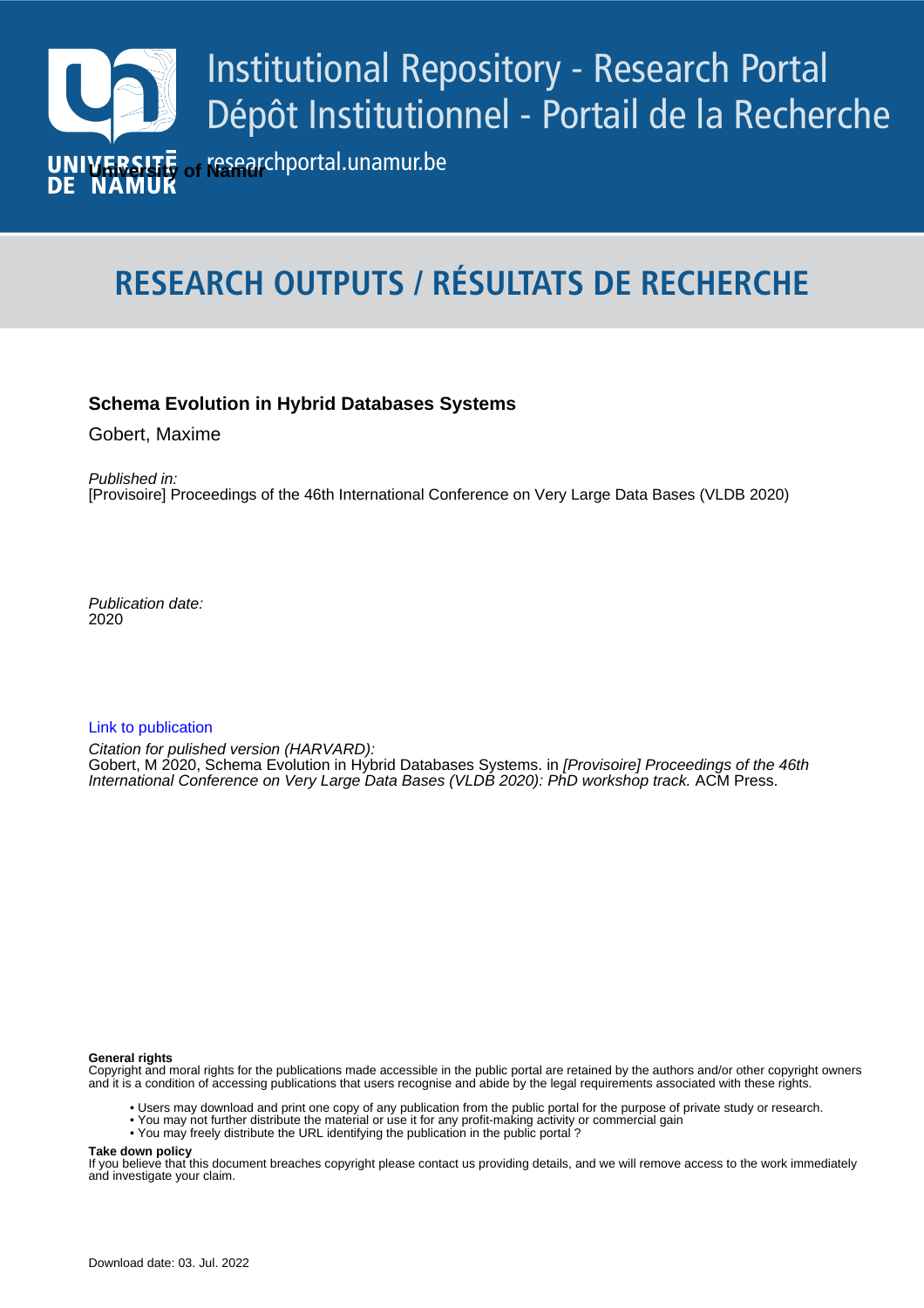# **Supporting Schema Evolution in Hybrid Database Systems**

Maxime Gobert University of Namur, Belgium Supervised by Anthony Cleve maxime.gobert@unamur.be

# ABSTRACT

Relational database management systems (RDBMS) and NoSQL database systems have been built in order to meet different requirements. Organisations are therefore increasingly using hybrid data persistence architectures, that we call hybrid database systems or hybrid polystores. The evolution of such systems is more complex as NoSQL technologies imply new challenges such as handling data heterogeneity. Existing work on NoSQL database evolution exposes the different problems regarding data heterogeneity and mainly provide technology-specific solutions. In this PhD research we propose to apply a schema engineering approach to handle hybrid database system evolution at a conceptual level. Our starting point is an existing unified conceptual data model for hybrid databases. Our thesis objectives include (1) to enrich this conceptual data model with generic schema evolution operators, (2) to specify the semantics of those operators depending on the underlying data models, (3) to design a generic evolution framework and (4) to develop its proof-of-concept implementation. Our approach will help to propagate conceptual schema changes to all impacted software artefacts, namely native data structures, database contents, queries and programs.

#### PVLDB Reference Format:

Maxime Gobert. Schema Evolution in Hybrid Databases Systems. PVLDB, 12(xxx): xxxx-yyyy, 2020. DOI: https://doi.org/10.14778/xxxxxxx.xxxxxxx

#### 1. RESEARCH CONTEXT

Database evolution in a hybrid database system involves the joint modification of multiple software artefacts and heterogeneous data models. It is therefore error prone and lead to database inconsistencies or to failures in the application programs relying on them. In such a context, there is a significant gap between the ideal solution and the current situation faced by database administrators and software developers. Below, we present the different challenges to address nowadays when evolving a hybrid database system.

*Proceedings of the VLDB Endowment,* Vol. 12, No. xxx ISSN 2150-8097.

DOI: https://doi.org/10.14778/xxxxxxx.xxxxxxx

In the current situation the developer is left alone in the evolution process. Developers have first to identify which system artefacts are impacted by the considered schema evolution scenario, and how to propagate the schema evolution operations in terms of data migration, native data structure changes and query adaptations. Let us consider an industrial hybrid data-intensive system made up of several application programs that jointly access a document-oriented database, a relational database and a key-value store. Let us assume a simple schema evolution scenario: changing the name of an attribute in an entity type called products. This change would possibly require the adaptation of the native database structures (if the products are stored in a relational database), of the database contents (if the products are stored as a document database collection). It would also involve the rewriting of all queries manipulating the products with an explicit reference to the renamed attribute. Furthermore, some programs may also access the products via mapped data access objects or have some programming logic relying on the renamed attribute. The related code fragments would therefore also require some adaptations. The context of hybrid database system adds another layer of difficulty, as in the above scenario we could imagine that the products are stored both in the document-oriented database and in a relational database, i.e., with some (partial) overlapping between both data stores.

We can see, already through a simple evolution scenario, that schema evolution in a hybrid database system may prove complex, time-consuming and error-prone for database administrators and developers, as multiple and heterogeneous software artefacts have to be consistently modified.

We argue that this evolution process would be easier to handle by means of an integrated evolution framework, that would define generic hybrid schema evolution operations. Those evolution operations should be expressed on top of a unified, conceptual data model, covering multiple heterogeneous data modeling paradigms. Then the propagation operations, to be applied on the underlying native database(s) and to the related software artefacts (data, queries, programs) would be automatically supported, when needed and possible, by the framework.

We identify the following research questions that we will try to answer during this PhD research:

#### RQ 1. How can we specify generic schema evolution operators for hybrid database systems?

In this question we try to identify which conceptual schema evolution operators are needed to evolve a hybrid database system.

This work is licensed under the Creative Commons Attribution-NonCommercial-NoDerivatives 4.0 International License. To view a copy of this license, visit http://creativecommons.org/licenses/by-nc-nd/4.0/. For any use beyond those covered by this license, obtain permission by emailing info@vldb.org. Copyright is held by the owner/author(s). Publication rights licensed to the VLDB Endowment.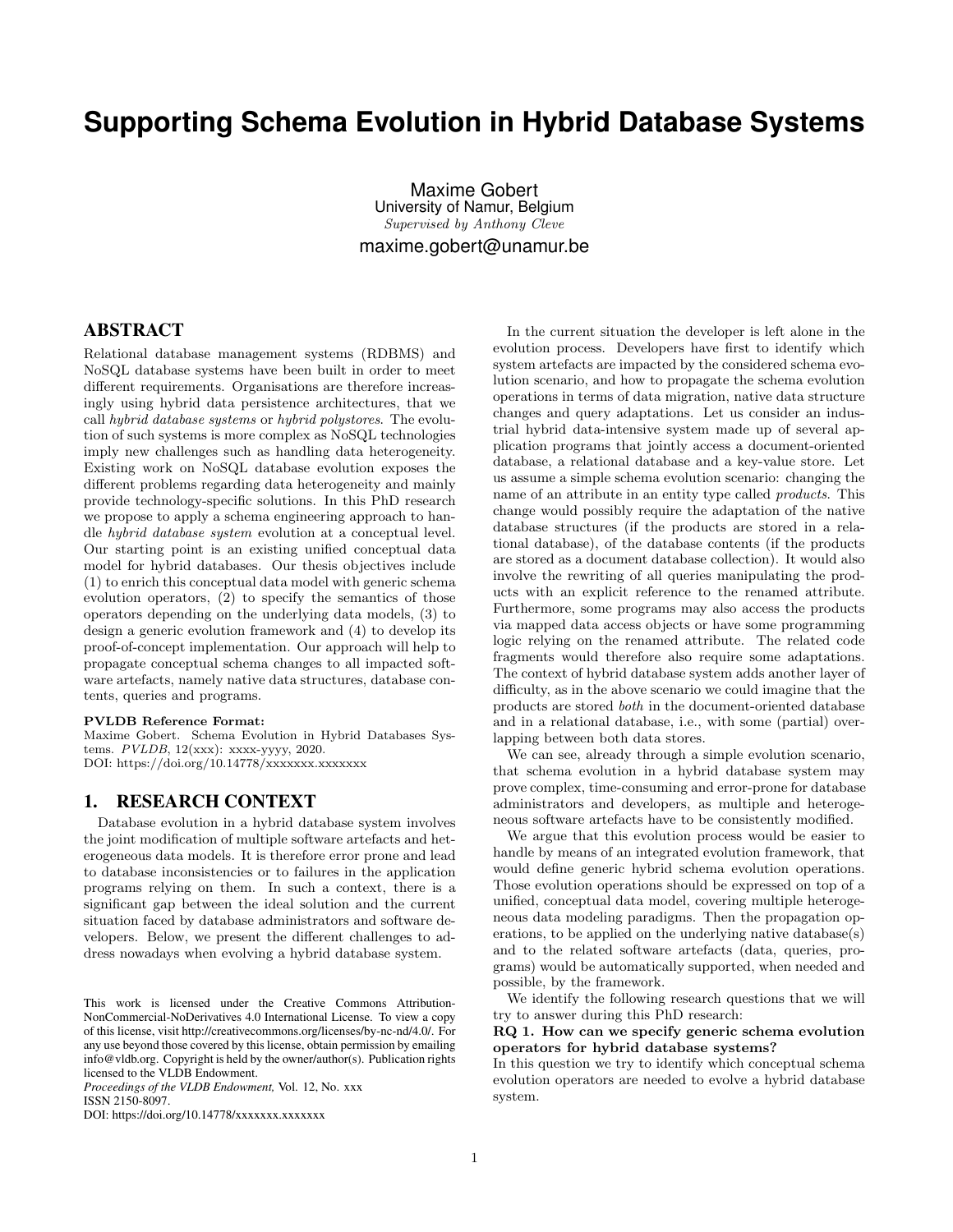RQ 2. How can we design an evolution framework propagating such evolution operations to all impacted software artefacts? An evolution operator may have multiple impacts on several artefacts of the system. This question will establish a generic impact matrix that specifies atomic, paradigm-specific propagating changes to apply depending on the mapping between the conceptual data model and the native backends.

RQ 3. To what extent can this framework actually help users in evolving hybrid database systems? We plan to develop a proof-of concept implementation of our framework and to evaluate, in realistic conditions, its usability, completeness, correctness, and fitness-for-use.

# 2. STATE OF THE ART

#### *NoSQL data models and design*

NoSQL systems can be grouped into four main different data models, each having its specific requirements and advantages. We can cite key value stores, document databases, column databases or graph databases and reference Hecht and Jablonski [6] for further details on their data models.

NoSQL data models are mostly considered as schema-less models as they are oriented towards flexibility. However Sadalage et al. [12] argue that there is always a schema that consists of the assumptions made on the data in the application code. Therefore poor design decisions may significantly affect scalability, performance and data consistency.

Several authors have proposed a generic model combining heterogeneous NoSQL data models. Atzeni et al. [2] introduced NoAM (NoSQL Abstract Model), an abstract data model for NoSQL databases, which exploits the commonalities of various NoSQL data models. Database design is based on aggregate identification and partitioning, entity per aggregate object, entity per atomic value and entry per top level field are identified as specific modeling strategies that can apply to heterogeneous data models. Another proposal by Abdelhedi et al. [1] relies on a model-driven approach, where transformation rules expressed on a conceptual database schema are used create NoSQL (specifically a column-oriented) logical and physical schemas.

Our work relies on a unified modeling language for hybrid polystores called TyphonML [21]. TyphonML combines relational model and NoSQL data models. It allows users to define the conceptual entities that the hybrid polystore has to manage, and to specify how those entities have to be actually stored in terms of native databases. This model constitutes the starting point of our evolution framework as we extend it with evolution operators.

#### *Database evolution & migration*

Curino et al. [4] developed an automatically-supported approach to relational database schema evolution, called the PRISM framework. They specified Schema Modification Operators representing atomic schema changes, and they link each of these operators with native modification functions for both data and queries. Our work aims at developing a similar evolution framework, but designed for hybrid database systems, relying on several different relational and NoSQL technologies.

Database evolution according to Cleve et al.[3] is classified according to three dimensions: The structural, the semantic and the language/platform dimension. The platform dimension characterises intra-paradigm database evolution and inter-paradigm database evolution. This reflects the fact that the evolution scenario may involve, or not, the migration of the data towards another data model. Interparadigm database evolution, a.k.a. database migration, has been widely studied. Some approaches [9, 23, 22] rely an intermediary model to migrate data from relational to NoSQL data models, while other ones [8, 11, 18] follow direct one-to-one mapping migration strategies. Our approach will reuse some of those migration techniques in order to allow users to easily migrate from one platform to another.

#### *NoSQL database evolution*

Existing research on NoSQL database evolution is more recent, yet several related problems have already been explored. Some approaches are dedicated to how to specify and formalize NoSQL database evolution, i.e, NotaQL [17]. Other authors focus on data heterogeneity problems, caused by the co-existence of multiple data versions in the same system [15]. Data migration research is targeted on how data can be migrated to another representation, with a wide spectrum of solution such as lazy, eager or predictive data migration [20, 16, 7], intermediary tools [5, 13, 14], intermediary language or even Object NoSQL mappers [19, 10].

# 3. EVOLUTION FRAMEWORK

The core expected contribution of our PhD thesis is a generic framework for supporting schema evolution in hybrid database systems. We further describe this framework below.

**Inputs**  $M_{Source}$ , represents the hybrid database schema at both conceptual and logical levels.  ${EO}$  is a set of schema evolution operators to apply to  $M_{Source}$ .  $\{DB_{Source}\}$  is the set of source native data structures and data instances.  ${Q_{Source}}$  is the set of existing queries expressed on  $M_{Source}$ . **Outputs**  $M_{Target}$  is the source model adapted according to the evolution operators in  ${EO}$ .  ${DB_{Target}}$  represents the set of database structures and instances adapted according to those operators.  $\{Q_{Target}\}$  gives, when possible, equivalent queries as  $\{Q_{Source}\}$ , but expressed on  $M_{Target}$ . {DAO} is a set of basic database access classes on specific drivers.

Figure 1 summarizes the different components of our framework. The rest of this section will further detail each of those components.



Figure 1: Evolution Framework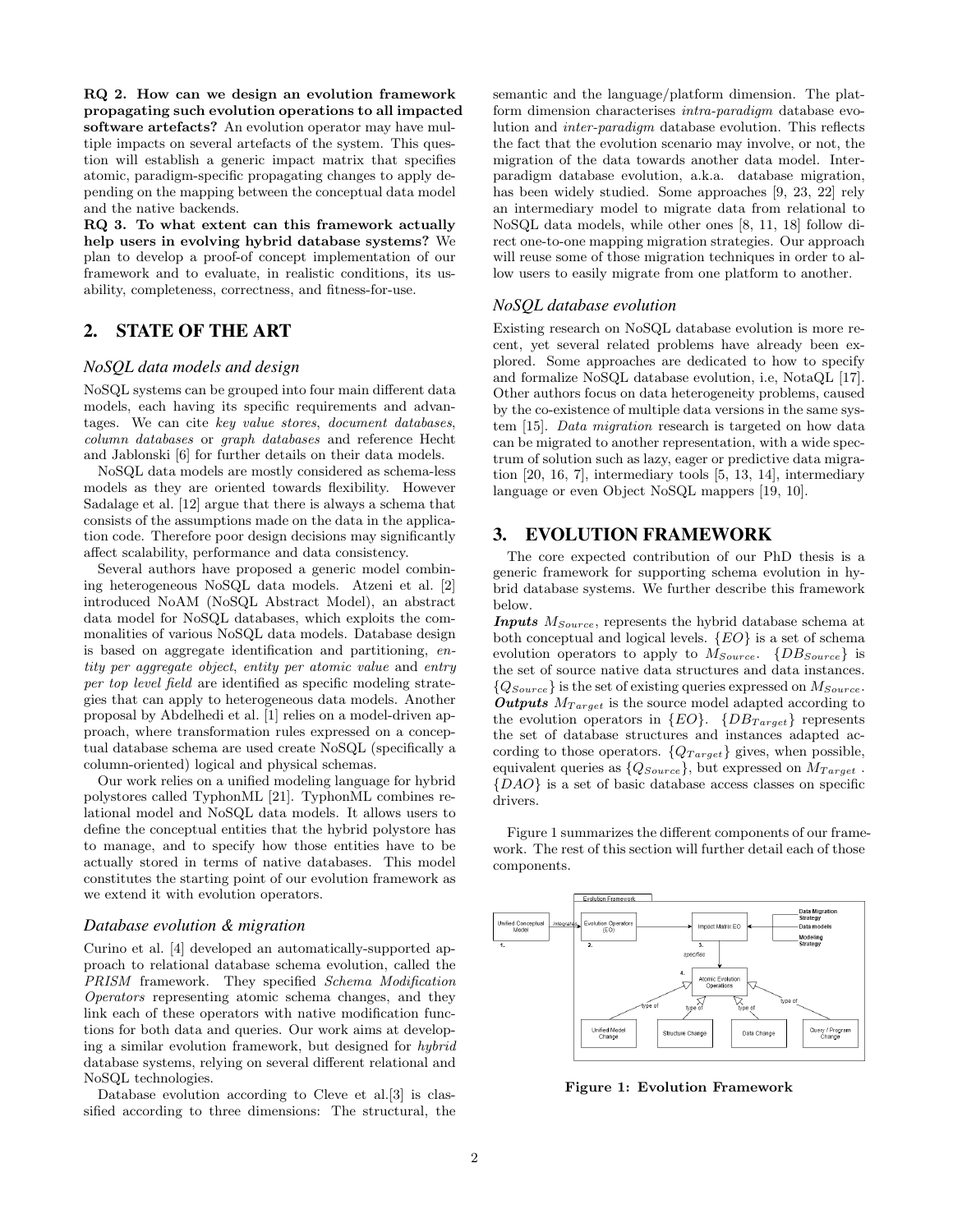# Unified Conceptual Model (1)

Our approach starts from a data model that allows one to design hybrid polystore systems. The design principles described in this section can be applied to any model and several were listed above in Section 2. In our work we used the Typhon Modeling Language (TyphonML) developed by one of our research partners of the Typhon project (see Section 5). This model have to be further extended to allow users to trigger the execution of evolution operations.

### Evolution Operators (2)

The first step of our PhD thesis was to define and specify the evolution operations that a user can apply to the hybrid polystore data model. Those operations are the entry point of the whole evolution process and help keeping the software artefacts of the hybrid polystore consistent with each other.

An Evolution Operator (EO) is a combination of a domain model object and an evolution operation. The domain model object can be either *entity type*, *attribute*, *relation*ship, or *identifier*. The available evolution operations span from simple changes, manipulating a single domain object add, remove, rename, modify to more complex ones such as horizontal split, vertical split, merge, or migrate.

Figure 2 gives an example list of EOs, that can be expressed in our extended data model syntax.

```
evolutionOperators [
  add attribute rating : int to Review ,
  add relation responses to Review -> Comment [0..*] ,
  merge entities User CreditCard as User
\overline{1}
```
Figure 2: Example of evolution operators expressed within the TyphonML unified model

# Impact Matrix EO (3)

The impact matrix is the central point of our framework as it defines the atomic operations that need be applied to actually propagate the polystore schema evolution operators to related software artefacts. The rows of the matrix correspond to the available Evolution Operators. The columns of the matrix then characterize each of the operators according to several dimensions; each influencing the propagating operations that should be applied. The first dimension specifies the underlying data models of the object(s) subject to evolution. The possible values of this dimension include relational, document, key-value or graph databases. The second dimension concerns the chosen modeling strategy<sup>1</sup>. The third dimension relates to the chosen data migration strategy<sup>1</sup>. Each cell of the impact matrix specifies the set of atomic, paradigm-specific operations to apply to the polystore artefacts (native structures, data, queries, etc.), in order to propagate the requested EOs according to the dimensions' values.

#### Atomic Evolution Operations (4)

The set of atomic operations will be an exhaustive list of function specifications. Their goal is to enable the actual transformation required to propagate the desired schema evolution. They are classified into four categories, depending on which software artefacts are involved.

#### *Unified conceptual schema change*

As we want to keep the polystore conceptual model and the related polystore artefacts consistent with each other, each evolution scenario has to be triggered by means of a list of evolution operators expressed on top of the conceptual polystore schema. Our framework first applies the changes specified in the EOs to the source conceptual schema and produces the target conceptual schema. The supported EOs include the addition, deletion, and modification of entity types, attributes, relationship types and conceptual-to-logical mappings.

#### *Propagation to native data structures*

According to the underlying logical mappings some EOs require the adaptation of the native data structures that are mapped with the conceptual schema objects subject to evolution. This adaptation, in the case of a relational database, translates as SQL DDL commands, for example create table, alter table, create index, add constraint,.... Equivalent structure manipulation for NoSQL data models include create collection, create index for document data model, create table, create column family for column databases. Key value and graph data models are pure data and do not have equivalent structure objects. Note that in our work we have not planned to take into account the specific physical aspects of NoSQL databases, meaning that we do not plan to handle the physical storage of data and cloud computing aspects.

#### *Propagation to data instances*

The propagation of EOs to data instances aims at transforming/migrating the data in order to make them comply with the target polystore data model/paradigm. As an example, a possible strategy  $(EAO<sup>-1</sup>)$  to represent a relationship between two conceptual entities in a document-oriented database is to use two specific collections, one for each entity type. The source entity of the relationship will then have a reference attribute referring to the identifier of the other collection. In this case, renaming an attribute of the target entity type would necessitate to rename the corresponding attribute for each data object in the target collection. Another native representation strategy  $(ETF^{-1})$  of the same conceptual model would consist in using a single document collection, with each data object including the referenced data object as a nested object. The same renaming operation would, instead, require the adaptation of the nested objects.

#### *Propagation to database queries and programs*

EO operations may also require the adaptation of some existing database queries, that would become invalid due to the applied polystore schema changes. Depending on the semantics-preserving nature of each EO involved in the scenario, it will be possible or not to translate the source database queries into equivalent queries expressed on the target polystore schema, using rule based transformations. Simple Data Access Object classes in programs can also be generated or modified according the received EOs.

<sup>&</sup>lt;sup>1</sup>As explained in Section 2.